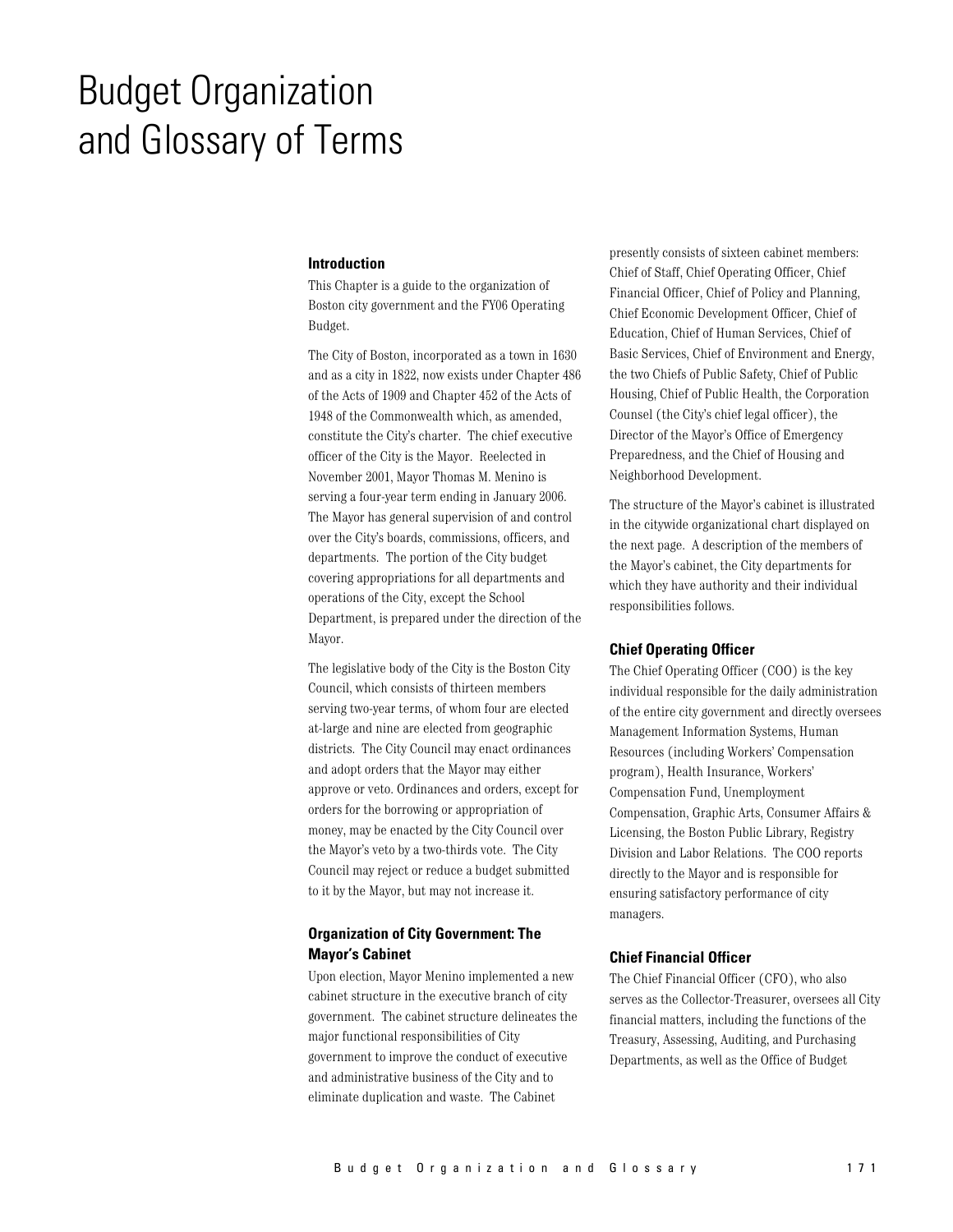



 $\omega$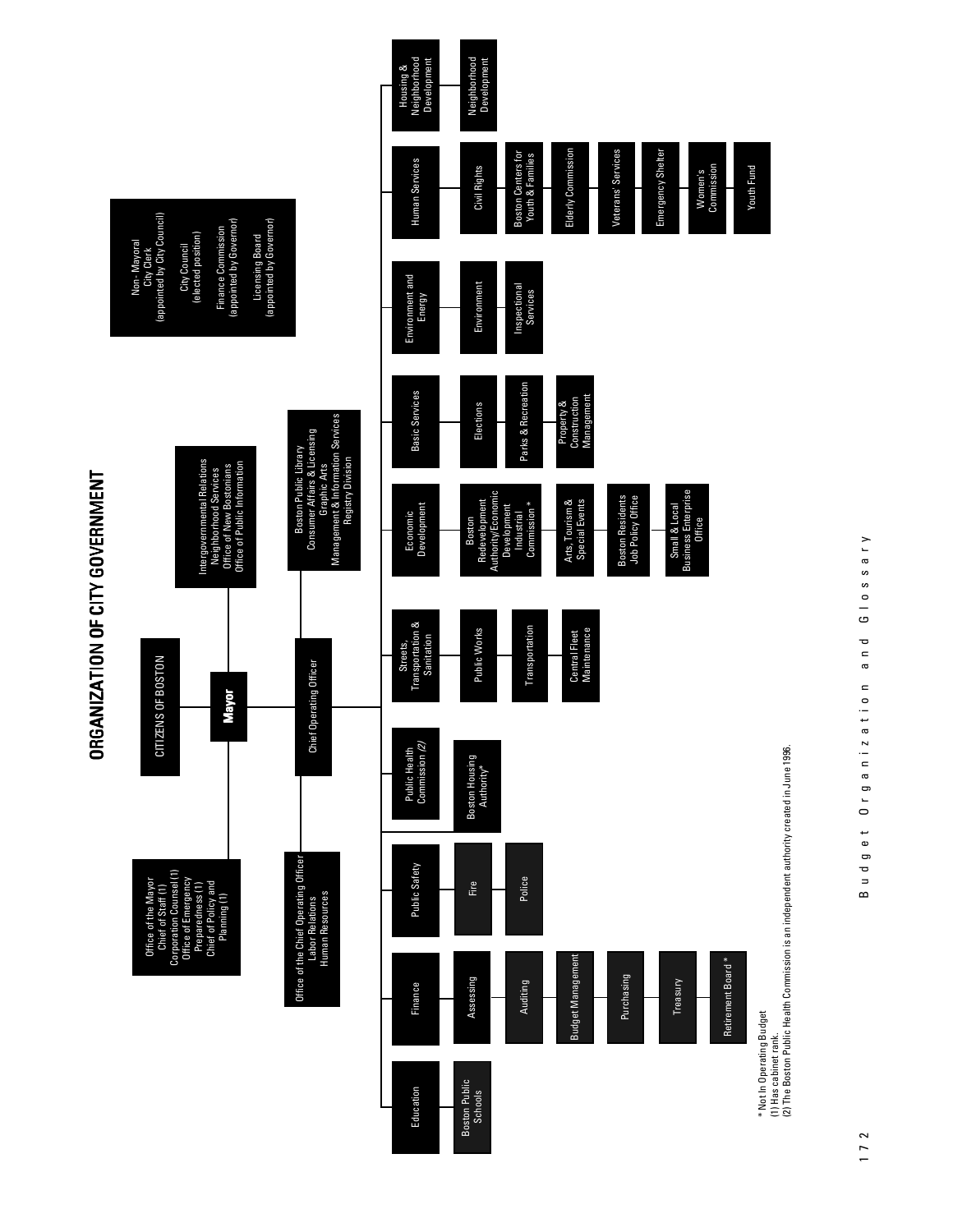Management (OBM), and the State-Boston Retirement Board. The Retirement Board, an independent board under Chapter 306 of the Acts of 1996, has its expenses funded through investment earnings but remains part of the Finance Cabinet. The City's Collector-Treasurer is responsible for supervision of the City's Treasury Department, revenue collections due the City of Boston and management of City borrowings and City payments, including amounts due on borrowings by the City in the form of either temporary or permanent debt.

#### **Chief Economic Development Officer**

The Chief Economic Development Officer is accountable for the planning and development functions of the City. The Director of the Boston Redevelopment Authority (BRA) serves as the Cabinet Chief. The Economic Development Cabinet is composed of the Boston Redevelopment Authority/Economic Development and Industrial Corporation (BRA/EDIC), the Small & Local Business Enterprise Office, the Boston Residents Jobs Policy Office and the Mayor's Office of Arts, Tourism and Special Events (MOATSE).

## **Chief of Education**

The Superintendent of the Boston Public Schools serves on the Mayor's cabinet. Among the responsibilities of the Superintendent is the development of a plan for schools and other City and non-City agencies to develop cooperative programs to guarantee that the best possible educational resources are available to Boston's children. The Superintendent is appointed by the Boston School Committee and serves as the Chief Executive Officer of the Boston Public Schools.

## **Chief of Human Services**

The Human Services Cabinet is responsible for providing social services for Boston's citizens. This cabinet includes Boston Centers for Youth & Families, the Elderly Commission, the Emergency Shelter Commission, the Women's Commission, the Veteran's Services Department, the Youth Fund, and the Office of Civil Rights, which is comprised of the Fair Housing Commission, the Commission for Persons with Disabilities and the Human Rights Commission.

#### **Chief of Basic Services**

The Basic Services Cabinet ensures access to information, provides administrative functions and maintenance of physical assets and is composed of the Parks and Recreation Department, Property & Construction Management and the Election Department. The Cabinet is a key participant in supporting cross-departmental and inter-agency coordinated efforts citywide, including major event production, seasonal clean-ups, and neighborhood enhancement initiatives.

## **Chief of Environment and Energy**

The Environment and Energy Cabinet is made up of the Environment Department and the Inspectional Services Department. Other programs in the Cabinet include the Recycling Program of the Public Works Department, the Open Space Planning and Olmsted System Revitalization programs of the Parks and Recreation Department. The Chief of Environment and Energy oversees the City's relationships with the Central Artery/Third Harbor Tunnel project, the federal Environmental Protection Ageny, the state Executive Office of Environmental Affairs, the Metropolitan Area Planning Commission, and the Massachusetts Bay Transportation Authority (MBTA).

#### **Streets, Transportation & Sanitation**

The Streets, Transportation & Sanitation Cabinet includes the Public Works Department, the Transportation Department, Central Fleet Maintenance and Snow Removal. The Cabinet was newly formed last year to facilitate the consolidation of functional overlaps between the Public Works and Transportation Departments.

## **Chiefs of Public Safety**

The Public Safety Cabinet includes the Boston Police Department and Boston Fire Department. The Police Commissioner and Fire Commissioner both serve on the Mayor's cabinet.

# **Executive Director of the Boston Public Health Commission**

The executive director of the Boston Public Health Commission (BPHC) oversees the delivery of services that impact public health. BPHC collaborates with area hospitals, community health centers and community based organizations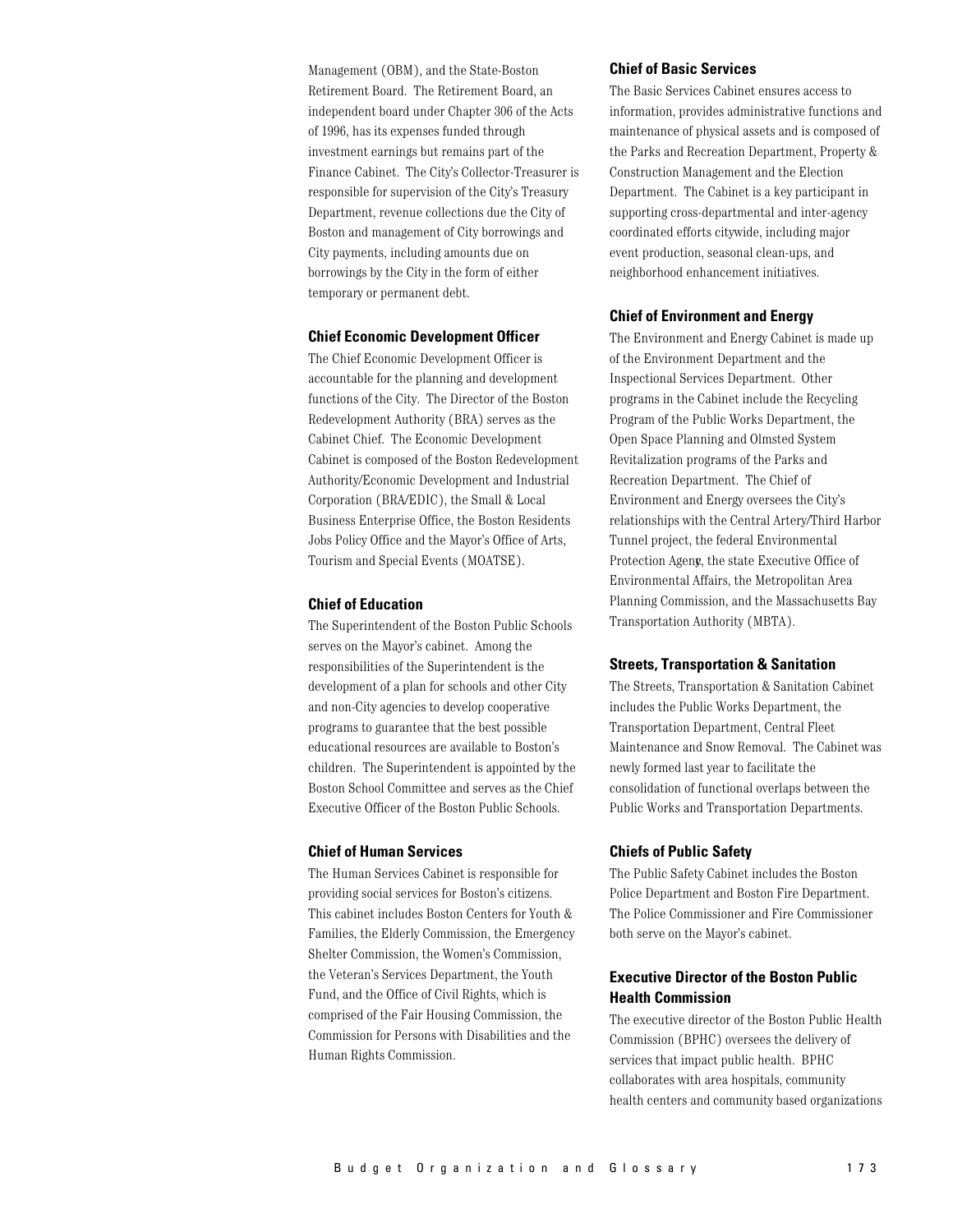to ensure the availability and accessibility of community based health care, disease and injury prevention, health promotion and health education services. The City's emergency medical services are provided by the Commission.

# **Administrator of the Boston Housing Authority**

The Administrator of the Boston Housing Authority (BHA) serves on the Mayor's cabinet as the Chief of Public Housing. The BHA is an independent authority overseeing public housing developments and senior housing locations throughout the City.

# **Chief of Housing and Neighborhood Development**

The Chief of the Housing and Neighborhood Development Cabinet oversees the Department of Neighborhood Development (DND). Through its diverse complement of programs, the department's strategic investment of public resources serves to strengthen the City's neighborhoods. Programs aim to develop and preserve local businesses, and improve housing stock and housing investment. In addition, the department assists people seeking housing and assists tenants with problem resolution and mediation with landlords.

## **Corporation Counsel**

The Corporation Counsel has supervisory authority over all City attorneys and legal affairs and represents the City of Boston in litigation. The Law Department provides an array of legal services, including formal and informal opinions and advice to the Mayor, the City Council, the Boston School Committee, and other officials in matters relating to their official duties. The department also represents the same parties in litigation, reviews all City contracts, pursues claims on behalf of the City through affirmative litigation and initiates foreclosure proceedings on tax delinquent property.

## **Mayor's Chief of Staff**

The Mayor's Chief of Staff oversees the day-to-day operations of the Mayor's Office, and responds to requests and critical issues efficiently and effectively. In addition, the Chief of Staff keeps an open, direct line of communication between the

Mayor and Boston's communities in pursuing resident concerns. The Mayor's Office includes the Office of the Mayor, Office of Emergency Preparedness, Neighborhood Services, Public Information, Intergovernmental Relations, and the Office of New Bostonians.

## **An All-Funds Budget**

The City of Boston presents a fully integrated budget, including capital, operating, and external funds to show the full level of funds available to departments to fulfill their missions.

The operating budget maintains the day-to-day operations for departments to provide goods and services whereas the capital budget reflects longterm needs and planning for infrastructure development and repairs. The capital budget funds new construction or renovations to existing city-owned facilities (e.g., police and fire stations, and schools), infrastructure improvements (e.g., roads, sidewalks, and lights), and major equipment purchases such as fire-fighting apparatus. The external funds budget describes the projects and programs that the departments will be undertaking in the next fiscal year, which are financed with funding received from the state, federal or other non-general fund sources.

## **Organization of the Budget**

The City of Boston's Program Budget provides a wealth of information related to City services and their associated costs. The operating and capital budgets present the recommended resource allocations in terms of personnel, facilities, goods, and services. The budget document also describes the services provided by each City department as well as the levels of services that will be achieved in FY06.

# **The Operating and Capital Budget Document: Organization of the Volumes**

Volume I provides for citywide review of information on the FY06 budget and the context in which it is prepared. Sections include:

- Executive Summary,
- Summary Budget,
- City Council Orders,
- Revenue Estimates and Analysis,
- Innovations in Education,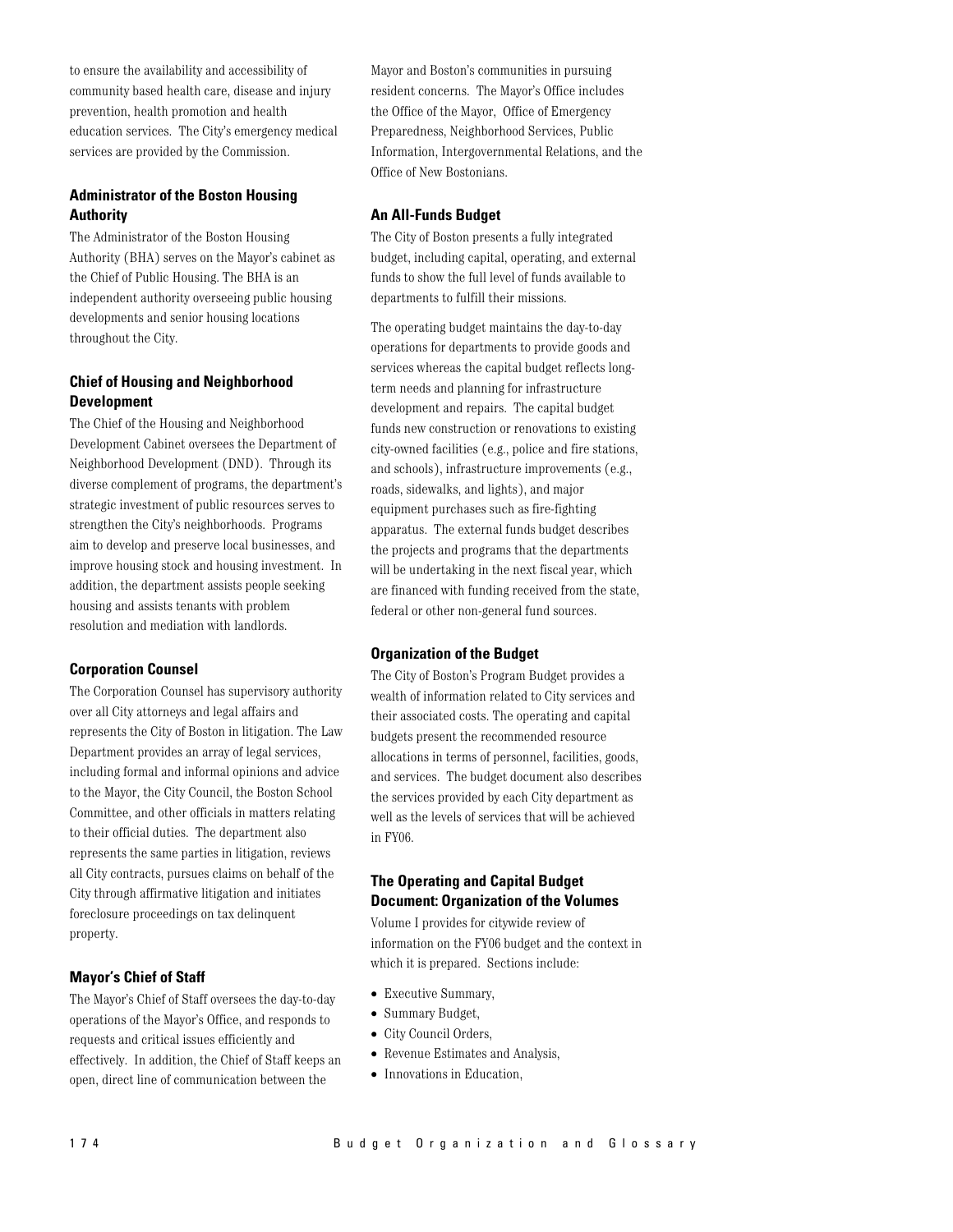- FY06 Budget and Performance Goals,
- Financial Management,
- Capital Planning,
- Statutes and Ordinances,
- Boston's People and Economy,
- Budget Organization and Glossary.

In Volumes II and III, cabinet and departmental budgets are presented, with the departmental budgets organized by cabinet. The cabinet presentation includes cabinet mission and initiatives, followed by a table displaying total operating, external and capital budgets beginning with FY03 actual results through the FY06 budgets.

## **The Departmental Operating Budgets**

Activities and services of the City are grouped into programs for budgeting and management purposes. The operating budget for each department is presented on a program-by-program basis.

A "program" is defined as:

An organized group of activities, and the resources to carry them out, that is directed toward attaining one or more related objectives.

For the purposes of program budgeting and program evaluation, a program can consist of direct services to the public and neighborhoods of the City (e.g., police patrol, or voter registration), or traditional city staff functions (e.g., administrative services, or engineering and  $design$ ).

Some city activities may not be defined as separate programs even though they may be self-contained operations. For example, a fire station is not a separate program, although for accounting purposes it is a cost center within the Fire Department's Fire Suppression Program.

While these program budgets serve as the basic building blocks of the budget, there are three additional organizational levels above the program level in the budget. The basic budget presentation is modified slightly depending on the structure of a department. The three levels are:

- The Division Level for budgeted units within some departments.
- The Department Level, which includes departments, commissions, and other offices.

• The Cabinet Level, which includes functionally related departments.

## **Description of Organization and Definition** of Categories

This section outlines the structure of information reported within each department and program in the budget. It also defines what is included in the mission statements, services, performance objectives, service indicators, capital expenses, and external funds for FY06.

#### **Department/Division Level**

Mission statement: The mission statement is a fundamental statement of purpose.

Performance Objectives: These objectives reflect stated goals for which the division or department will be held accountable in FY06 and measured on a monthly basis.

**Description:** This text furnishes a general overview of the department and its responsibilities and lists examples of major services provided.

**Authorizing Statutes:** Statutes and ordinances that create departments as well as endow them with powers.

**Operating Budget:** The operating budget presentation includes a table displaying total operating and external budgets by program beginning with FY03 actual expenses through the FY06 budget.

#### **Program Level**

**Description:** This section furnishes a general overview of the program and its responsibilities and lists examples of major services provided. Added context is often displayed on the demand for services or to illustrate the scope of the department's responsibilities in more detail.

Program Performance Objectives: Each program identifies the FY06 objectives by which the department will be measured.

**Program Outcomes:** The outcomes illustrate the intended achievement levels for program objectives in quantifiable terms.

Selected Service Indicators: The selected service indicators provide brief comparisons of personnel, funding, and measures of how well the program has performed for FY03 and FY04. It also includes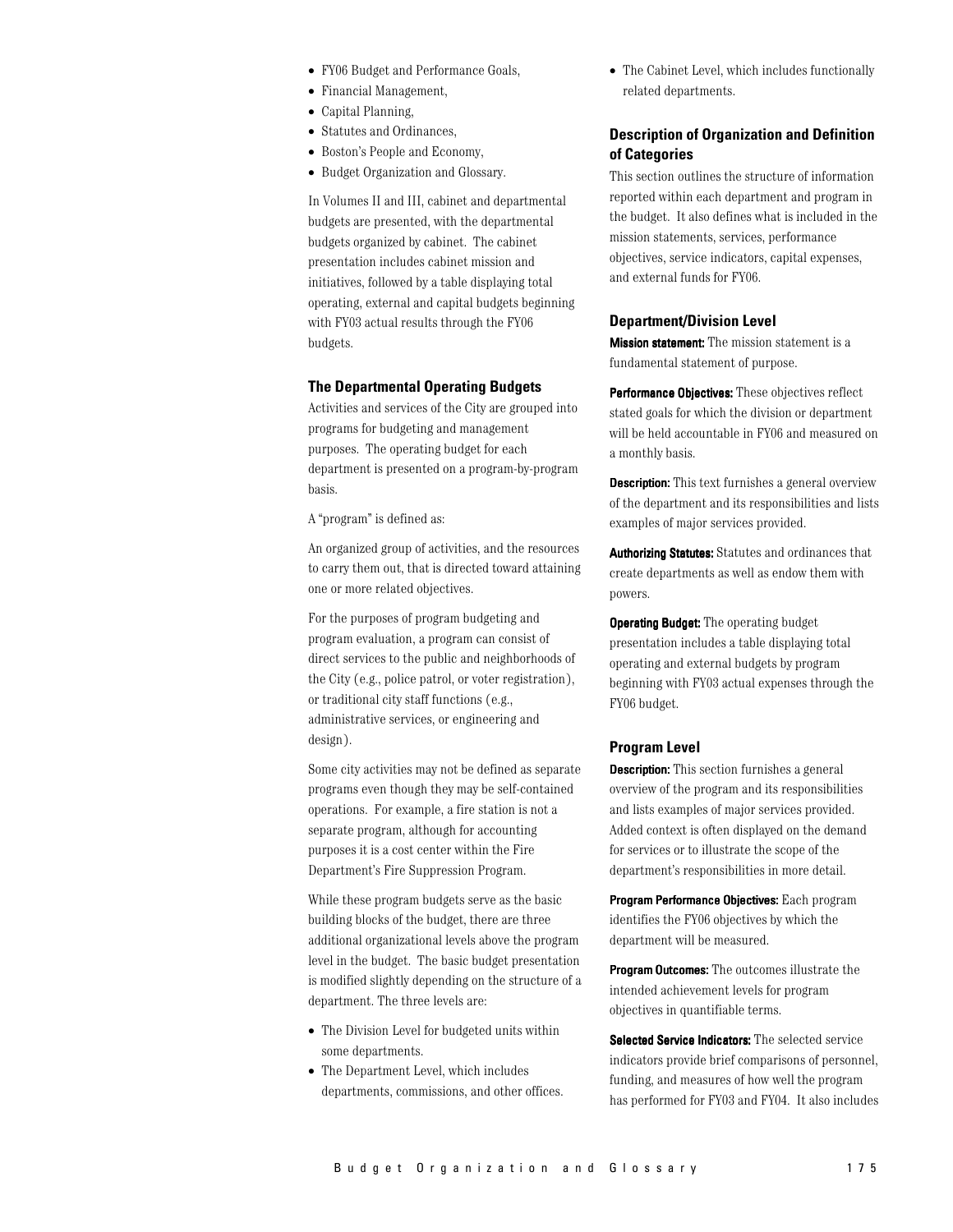FY05 and FY06 projected service levels, budgeted staff, and funding levels. Service levels may measure workload, service quality, inputs, outputs, efficiency or productivity.

In cases where the service level depends on an external factor (for example, the number of tax abatements or building permits applied for), the promised service level reflects the workload that the program is equipped to handle efficiently and effectively.

Programs report levels of service outputs and promised outcome achievements on a monthly basis.

## **Financial Data**

The financial data identifies the major groups and expenditure account codes (for example, Personal Services/Overtime, Supplies and Materials/Office Supplies), the historical expenditures, and the proposed appropriations in these groups and expenditure account codes.

Two financial sheets are provided on the FY06 Operating Budget: Department History by Expenditure Account Code and Department Personnel data.

# **Department History by Expenditure Account Code:**

The expenditure account codes are listed within six expenditure groups. Dollar amounts are shown for:

- $\bullet$  FY03 actual expenditure,
- $\bullet$  FY04 actual expenditure.
- FY05 appropriation,
- FY06 recommended, and
- $\bullet$  The difference between the FY05 appropriation and the FY06 recommended.

## **Department Personnel Data**

The personnel data show funding for permanent positions, including existing and proposed positions. All permanent positions are listed by salary grade within the department or division. The total salary request is listed for these positions.

For each position shown, the following information is provided:

Title: The civil service/personnel system job title of the position.

**Union Code/Grade:** The union code (including exempt or EXM) and code for the salary grade of the position.

Position and Salary Requirement: These columns are used to show the permanent positions that a department may fill based on available funds and the total funding provided for that title for the fiscal year.

Total Dollars: The total dollars for the permanent personnel, shown at the bottom right of the personnel sheet, reflects the amount of funding required to support personnel prior to adjustments. As applicable, this figure is then adjusted by differential payments, other payments, chargebacks, and salary savings.

**Differential Payments:** These payments are for employees who are either in intermittent job titles or who are entitled to additional payments based on shift (for example, night shifts). This figure is added to the salary requirements.

Other: These figures cover other payments such as sick leave, vacation buyback, and other similar distributions.

**Chargebacks:** These figures are payroll costs to be charged to another fund or appropriation.

**Salary Savings:** This figure reflects savings due to employee turnover. The amount is estimated based on historical experience and subtracted from the total salary requirements.

## **External Funds**

The financial data identify the major groups and object codes of external funds expenditures (for example, Personal Services/Overtime, Supplies and Materials/Office Supplies), the historical expenditures, and the proposed appropriations in these groups and objects. The personnel data show permanent positions, including existing and proposed positions funded with external funds. All permanent positions are listed by salary grade within the department or division. The total salary request is listed for these positions. Department also lists program services and projects financed by external funds. Each profile includes a description of the program or project, the source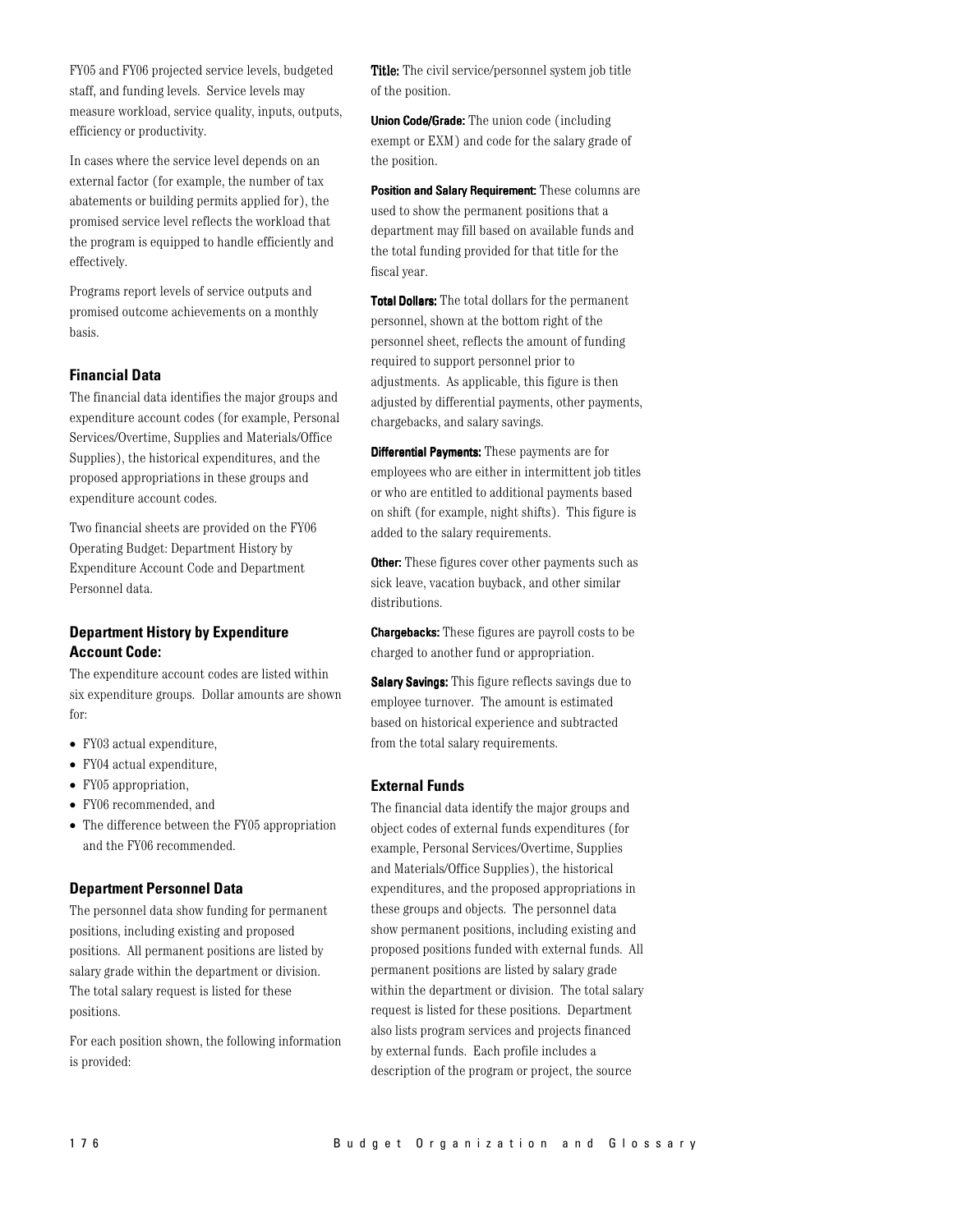of funding and the geographic area or citizens benefiting from the program or project.

## **Capital Budget**

The capital section provides an overview of projects and major initiatives for departments charged with managing facilities and major equipment assets. The dollar amounts are shown for:

- FY03 actual capital expenditures,
- FY04 actual capital expenditures,
- FY05 projected capital expenditures,
- FY06 proposed capital expenditures

The next section reviews departmental capital project profiles, including descriptions of each project scope, the department managing the project and the status and location of each project. A table summarizes the total capital dollars authorized for project expenditure for not only FY06, but also for future years, as well as whether the source is City authorization or other funding such as federal and state infrastructure grants or trust funds. A listing of actual and planned capital expenditures in comparison to authorized dollars is beneath this table.

## **Glossary of Terms**

**Account:** A classification of appropriation by expenditure account code.

**Account Number:** The number by which the Auditor categorizes an appropriation. For budget purposes, also known as appropriation code.

**Accrual Basis:** The basis of accounting under which transactions are recognized when they occur, regardless of the timing of related cash flows.

**Allotment:** The amount that can be expended quarterly for personnel as submitted to the City Auditor at the beginning of each fiscal year.

Appropriation: The legal authorization to expend funds during a specific period, usually one fiscal year. In Boston, the City Council is the appropriating authority.

**Authorization:** The legal consent to expend funds.

**Baseline Budget:** A budget that describes the funding required for maintaining current levels of service or activity.

Bond: An interest-bearing promise to pay, with a specific maturity.

Bonds Authorized and Unissued: The portion of approved bond authorizations or loan orders that have not yet been borrowed for or issued as bonds. Bond authorization available for future bond issues within a City's debt service plan.

**Budget:** A formal estimate of expenditures and revenues for a defined period, usually for one year.

**Budget Amendment:** A change from originally budgeted quotas; the forms filed by departments with the Human Resources Department and the Office of Budget Management to justify these changes.

**Capital Budget:** A plan for capital expenditures for projects to be included during the first year of the capital program also known as a capital spending plan.

**Capital Plan:** A multi-vear plan of proposed outlays for acquiring long-term assets and the means for financing those acquisitions. Usually, financing is by long-term debt.

**Capital Improvement:** An expenditure that adds to the useful life of the City's fixed assets.

**Capital Improvement Program:** A multi-year plan for capital expenditures to be incurred each year over a fixed period of years to meet capital needs.

**Cash basis:** A basis of accounting under which transactions are recognized only when cash changes hands.

**Chapter 90 Funds:** A state-funded program for payments to cities and towns for 100 percent of the costs of construction, reconstruction, and improvements to public ways.

**Chargeback:** A method of assessing departments for costs incurred by them for which they are not billed directly. Charges for telephone, postage, and printing are examples. Also, departmental expenditures that can be paid for with external or capital funds.

**Cherry Sheet:** A cherry-colored form showing all Commonwealth charges, distributions and reimbursements to a city or town as certified by the state Director of the Bureau of Accounts.

**Collective Bargaining:** The process of negotiations between the City administration and bargaining units (unions) regarding the salary and fringe benefits of city employees.

**Commission:** An appointed policy setting body.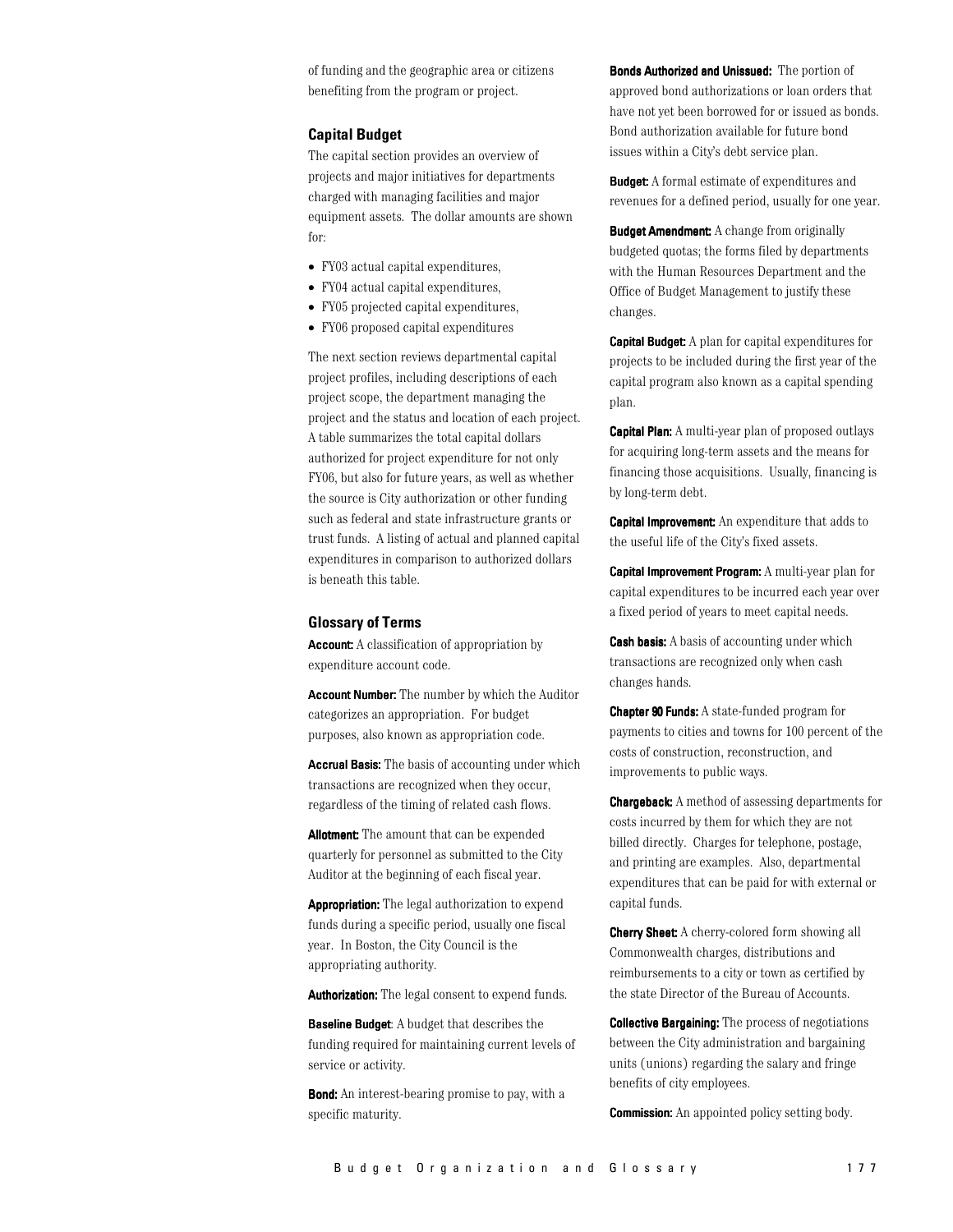**Community Development Block Grant (CDBG): A** 

federal entitlement program that provides community development funds based on a formula.

Computer-Aided-Dispatch (CAD) System: A network of computers that facilitates the dispatching of emergency Police, Fire, or Emergency Medical Service personnel.

Credit Balance: See departmental deficit.

**Credit Rating:** A formal evaluation of credit history and capability of repaying obligations. The bond ratings assigned by Moodys Investors Service, Standard & Poor's and Fitch Ratings.

**Credit Transfer:** The transfer of appropriations from one expenditure account code to another within a department; the form used to effect such a change.

Debit Transfer: Moving actual expenditures from one expenditure account code to another within or between departments; the form used for such moves.

Debt Limit: The maximum amount of debt that a governmental unit may incur under constitutional, statutory, or charter requirements. The limitation is usually a percentage of assessed valuation and may be fixed upon either gross or net debt.

Debt Outstanding: The general obligation bonds that have been sold to cover the costs of the City's capital outlay expenditures from bond funds.

**Debt Service:** The annual amount of money necessary to pay the interest and principal on outstanding debt.

**Department:** A major service-providing entity of city government.

**Departmental Deficit:** A condition that exists when departmental expenditures exceed departmental appropriations; also refers to the over-expended amount and credit balance.

**Departmental Income:** Income generated by a specific city department, usually as a result of user revenues applied for services rendered. Parking meter charges, building permit fees and traffic fines are examples of departmental income.

**Division:** A budgeted sub-unit of a department.

**DNR:** Did not report.

**Encumbrance:** Funds set aside from an appropriation to pay a known future liability.

**Excise:** A tax applying to a specific industry or good. The jet fuel tax and the hotel/motel occupancy tax are examples of excises.

Expenditure Account Code: An expenditure classification according to the type of item purchased or service obtained, for example, emergency employees, communications, food supplies, and automotive equipment.

**Expenditure:** An actual payment for goods or services received.

**External Fund:** Money that is not generated from city sources, but is received by an agency, such as grants or trusts.

Fiscal Year: The twelve-month financial period used by the City, which begins July1 and ends June 30 of the following calendar year. The City's fiscal year is numbered according to the year in which it ends.

Fixed Debt: Long-term obligations other than bonds, such as judgments, mortgages, and longterm serial notes or certificates of indebtedness.

Full Faith and Credit: A pledge of the general taxing powers for the payment of governmental obligations. Bonds carrying such pledges are usually referred to as general obligation or full faith and credit bonds.

Full-time Equivalent Position: A concept used to group together part-time positions into full-time units.

**Fund:** An independent fiscal and accounting entity with a self-balancing set of accounts recording cash and/or other resources with all related liabilities, obligations, reserves, and equities that are segregated for specific activities or objectives. Among the fund types used by the City are General, Special Revenue, Capital Projects, Trust and Enterprise.

**GAAP:** Generally Accepted Accounting Principles. The basic principles of accounting and reporting applicable to state and local governments, including the use of the modified accrual or accrual basis of accounting, as appropriate, for measuring financial position and operating results.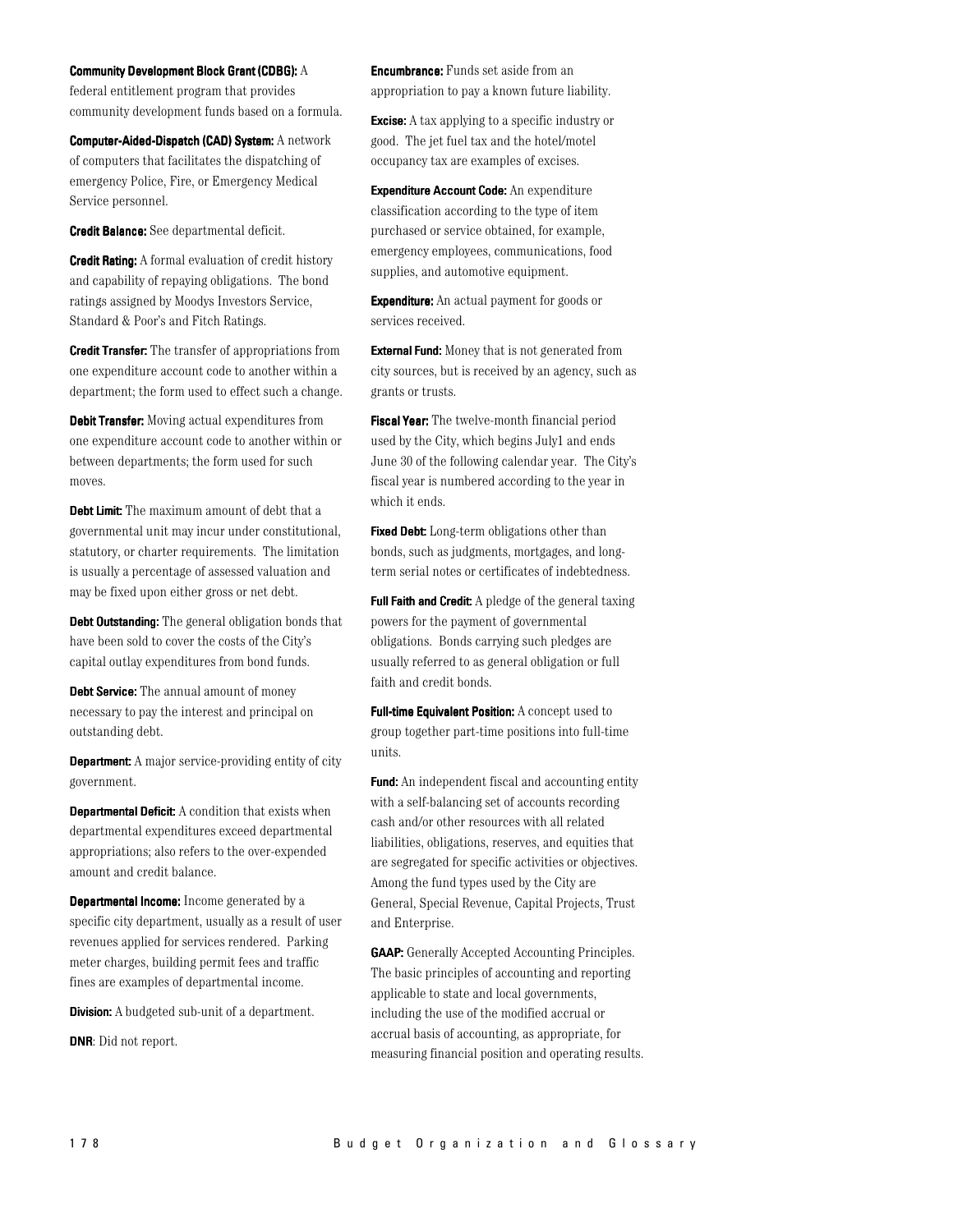These principles must be observed to provide a basis of comparison for governmental units.

**General Fund:** The fund into which the general (non-earmarked) revenues of the municipality are deposited and from which money is appropriated to pay the general expenses of the municipality.

General Obligation (G.O.) Bonds: Bonds for whose payment, the full faith, and credit of the issuer has been pledged. More commonly, but not necessarily, general obligation bonds are payable from property taxes and other general revenues.

**Goal:** A statement, in general terms, of a desired condition, state of affairs or situation. Goals are long-term and not usually directly measurable without objectives. By establishing goals, the agencies can define their missions and the methods for achieving those goals.

**Grant Year:** The grant accounting period designated by the requirements of a specific grant.

**Headcount:** The actual number of full-time or fulltime equivalent employees in a department at any given time.

**Interest:** Compensation paid or to be paid for the use of money, including interest payable at periodic intervals or discount at the time a loan is made.

Interest Rate: The interest payable, expressed as a percentage of the principal available for use during a specified period of time.

Line item: See Expenditure Account Code.

**Massachusetts Water Pollution Abatement Trust** (MWPAT): A statewide revolving fund that commenced operations in 1990 to address necessary environmental actions outlined in the Federal Clean Water Act. This fund revolves by MWPAT issuing large pooled bond issues for various environmental construction projects and then loaning these funds to communities with twenty-year zero interest repayment schedules.

**Mavoral Reallocation:** A transfer of appropriations of up to \$3 million that may be authorized by the Mayor up to April 15 in a given fiscal year to relieve departmental deficits or meet unanticipated financial problems.

**Mission:** A general overview of the purposes and major activities of an agency or program.

Modified Accrual Basis: The accrual basis of accounting adapted to the governmental fund type, wherein only current assets and current liabilities are generally reported on fund balance sheets and the fund operating statements present financial flow information (revenues and expenditures). Revenues are recognized when they become both measurable and available to finance expenditures of the current period. Expenditures are recognized when the related fund liability is incurred except for a few specific exceptions. All governmental funds and expendable trust funds are accounted for using the modified accrual basis of accounting.

**Objective:** See Performance Objective.

**Official Statement (O.S.):** The municipal equivalent of a prospectus - history, background of managers, fund objectives, a financial statement, and other pertinent data related to the city's financial condition.

**Operating Budget:** A legally adopted plan for anticipated expenditures for personnel, supplies, equipment and services in one fiscal year.

**Outcome:** A quantifiable, reportable measure of the intended performance objective; reflects the results of a program in terms of impact on the level of need or the problem being addressed.

Payments-In-Lieu-of-Taxes: Income to replace the loss of tax revenue resulting from property exempted from taxation.

Performance Measure: An indicator of achievement. Measures can be defined for identifying output, work or service quality, efficiency, effectiveness, and productivity.

Performance Objective: A statement of proposed accomplishments or attainments. Objectives are short-term and measurable.

**PLOS:** Promised Level of Service, the estimate of the outputs or outcomes being measured, based on the resources provided by the budget.

**Principal:** The face amount of a bond, exclusive of accrued interest.

**Program:** An organized group of activities, and the resources to carry them out that is directed toward attaining objectives.

**Program Evaluation:** The process of comparing actual service levels achieved with promised